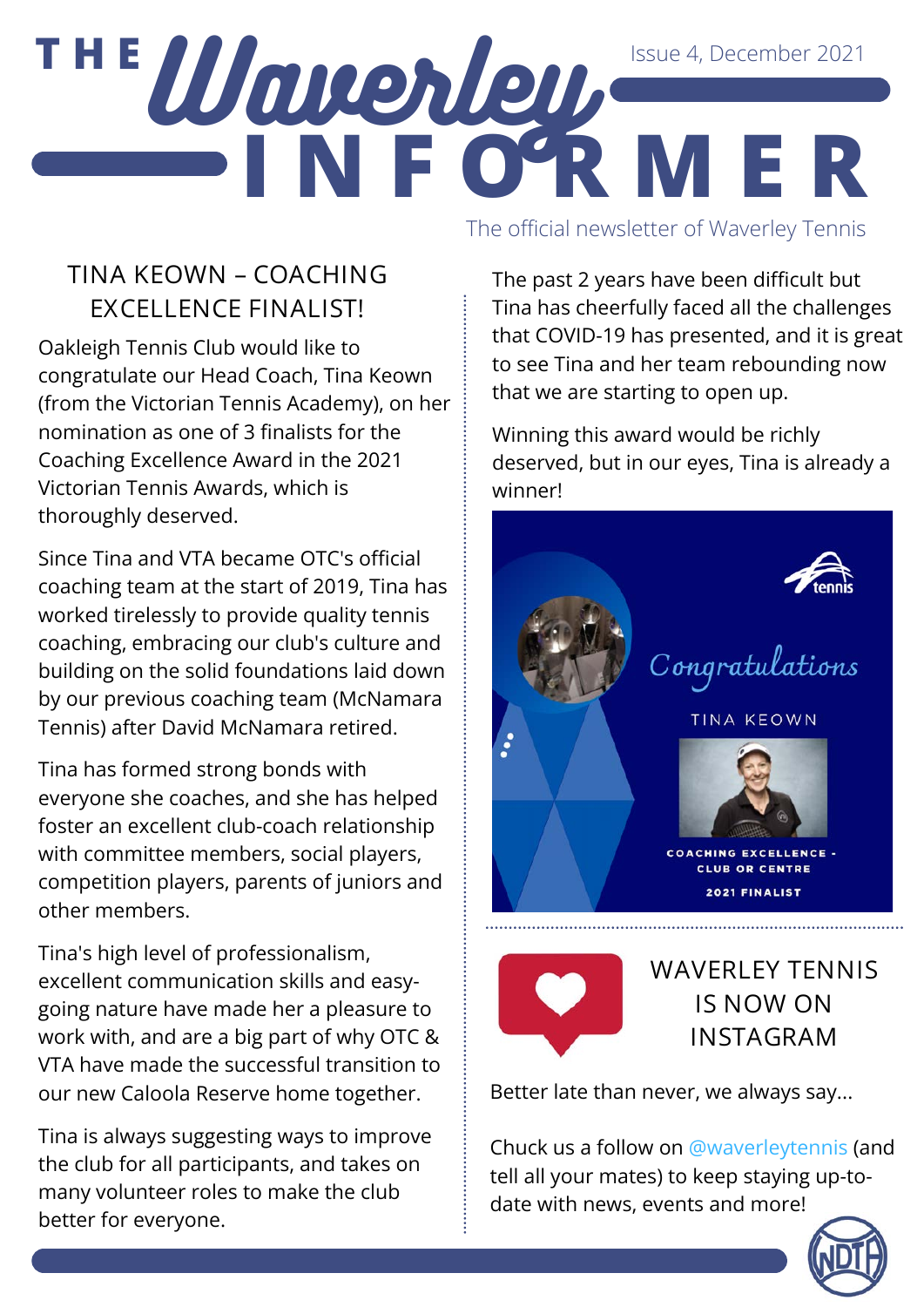### **PAUL BOWMAN – TENNIS SERVICE AWARD**

Glen Waverley TC had a rather exciting AGM on 29 August 2021 over Zoom. President, Paul Bowman, was presented with a Tennis Service Award by Jim Lekkas from Tennis Victoria.

Paul has been a member of the Committee of Management since 1997 and President since 2004. His devotion to his role goes way above and beyond anyone's expectations of a voluntary role in anything – and this says nothing of his competence and attention to detail that so many aspects of his position requires. Above all, Paul is a very intelligent, super organised, generous and fair leader and the Club is all the better because of these qualities.

Paul was very surprised and really "chuffed" and there is no one more deserving than him to receive such a reward.



### **COUNTDOWN FOR CLYDE TC**

Clyde TC is currently undergoing re-development thanks to the City of Casey and their support to see the future for tennis in Clyde and the surrounding developments.

Progress is slow but we see the changes and area designated taking place. A new clubhouse, 8 new courts with lighting, and the implementation of "Book a Court" for online bookings will certainly give locals more access and opportunities to play. We anticipate all should be ready by March 2022, if not earlier.



We also thank our outgoing Club President, Ian Gardiner, and Club Secretary, Varuni Singh, for their time served on the Committee to ensure our club is now in a position to grow and prosper. They have been the backbone of our club for a number of years and worked closely with our sponsor companies. Incoming President and Secretary, Ken Blencow and Andre Amaya, are well-positioned to move our club forward.

In the meantime, we thank Cranbourne TC for making room for Clyde TC members to play social and competition tennis and allow coaching to continue.

We hope to welcome visiting clubs soon!

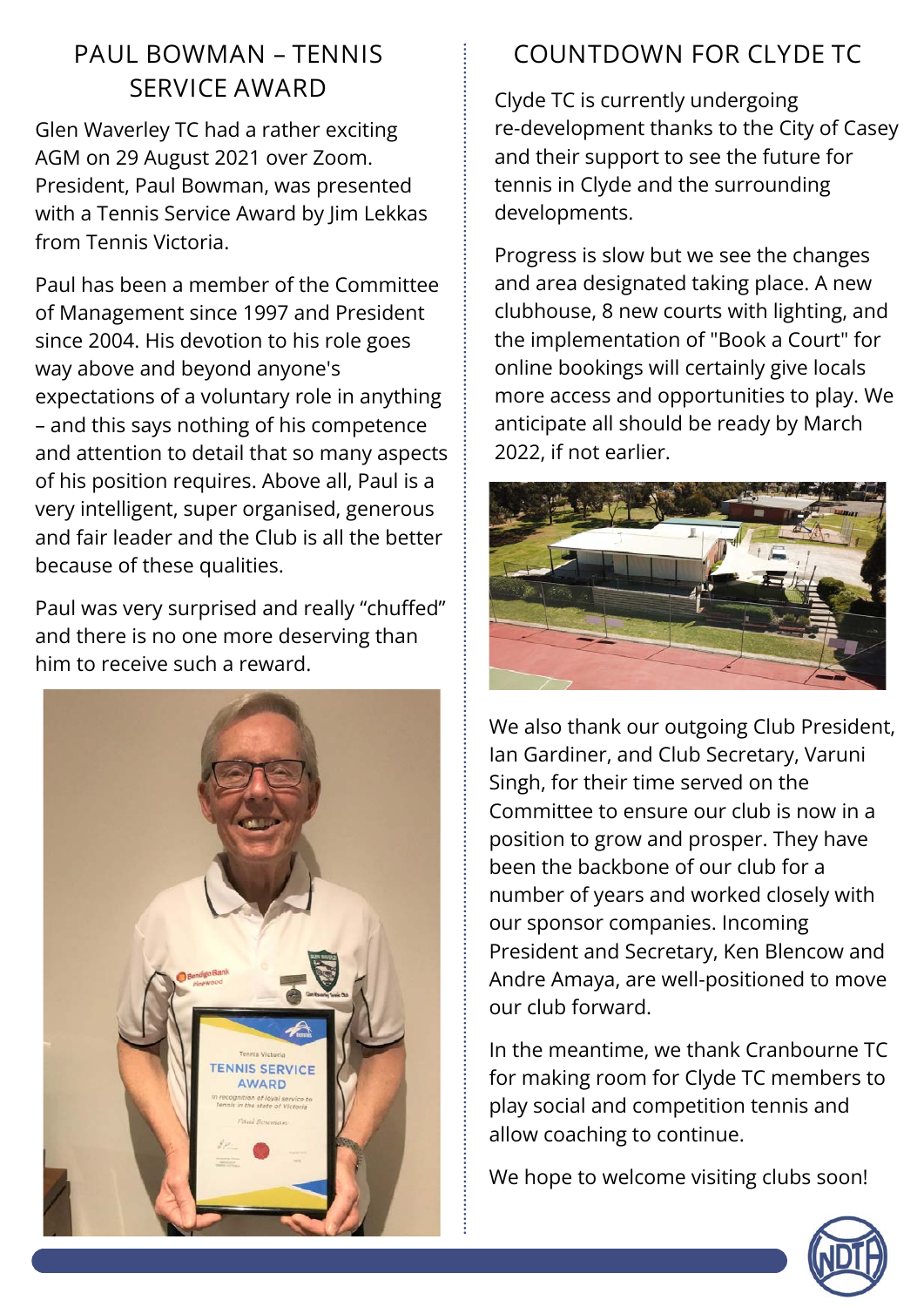### **GIVING OLD BALLS NEW LIFE**

Waverley Tennis has signed up for Game On Recycling, a pilot program that aims to create a national recycling system for sports equipment.

The initiative was created by Australia New Zealand Recycling Platform (ANZRP) and Wilson and is financially supported by ANZRP, Wilson and a government grant from the National Product Stewardship Investment Fund. The pilot phase of this project started on 1 July 2021 and continues to 31 March 2023.



Used balls will be sent to ANZRP's processing operations in West Melbourne where they will firstly undergo sorting and separation to identify items that (a) can be reused and placed back into circulation therefore extending the life of the product(s), and (b) items that have passed their shelf life and require processing.

The plan is to make items destined for reuse available to various community clubs, groups, institutions and organisations.

Tennis clubs can *submit an expression of interest* [\(link sent via email\) to take part.](https://asn.us5.list-manage.com/track/click?u=abfc048a7c2d9aad1fa043bbd&id=58bee9cabd&e=c2c7554f06)

In the meantime, hang onto your old tennis balls and we will let you know soon how you can arrange for their recycling!

### **THANK YOU AND FAREWELL TO VAN TA-PLACIDI, ASSOCIATION SECRETARY**

After three years as Association Secretary, Van Ta-Placidi will be passing the baton in January 2022.

Van has been involved with Waverley Tennis since 2008 when her daughter, Lucia Placidi, began training at Doveton TC. Van and Lucia are much-loved members of the Waverley Teams, having been a part of many tournaments and competitions over the years.

We are grateful to Van who has been a beacon of positivity on the Committee of Management. She has been responsible for many new changes implemented, including the revamp of the Waverley Informer and Waverley Tennis Annual Report.

Van will be moving to Maroochydore with her husband, Michael, and dog, Pepper. She will be dearly missed by us all, but we wish her nothing but the best of luck – stay in touch, Van!



*Interested in leaving your mark on Waverley Tennis? Contact President Mark Collins for more details on how you could take over this fulfilling role – 0404 047 541*

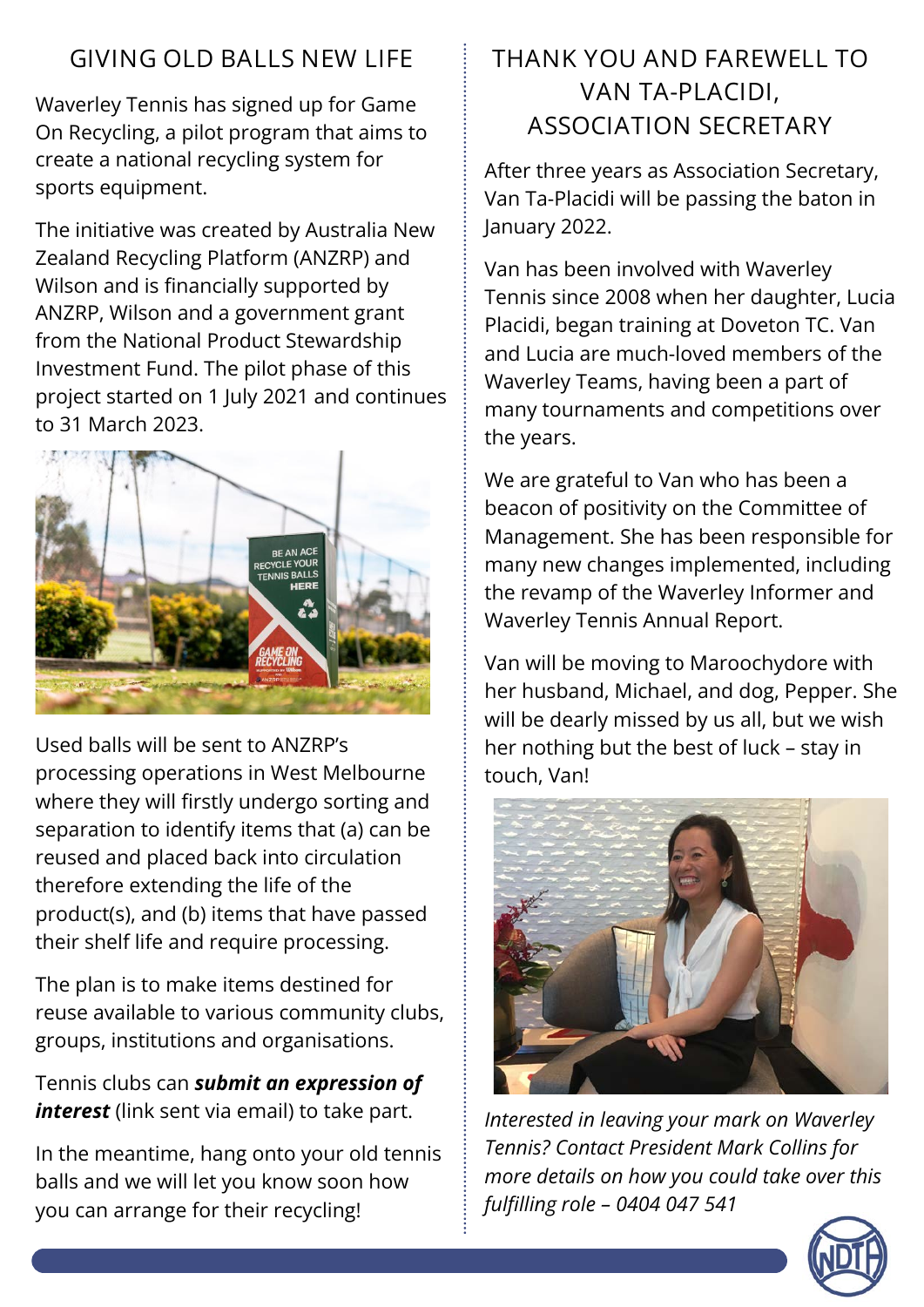## **SPOTLIGHT ON: Max Flaherty**

*Every issue, the Informer will be picking the brains of a Waverley Tennis member... Has lockdown got you itching for something fun and exciting abroad? Take some inspiration from Max Flaherty, who took his tennis dream all the way to Europe.*

**Q: Hello there! Let's start from the beginning – tell us who you are and how you started with Waverley Tennis.** My name is Max Flaherty. When I was around 10 years old I started training at Doveton TC with Coach Justin Yeo. From there I started Waverley Squad and was chosen to represent Waverley in district competitions like the Frank Sedgman Cup, the Alicia Molik Cup, the Pat Pearce Shield and the Daphne Fancutt Shield.

**Q: What have you been up to in life?** I went to Spain when I was 16 where I lived and trained at the Sanchez Casal Academy. I got my first ITF points in Portugal and qualified for my first Futures when I was 17. I moved to Sotogrande [on the coast] to train under Dan Kiernan (former British #1 Doubles player) and here I won a Spanish tournament and received a wildcard into a Challenger event.

Then Covid hit and I've been back in Australia ever since. I've relocated to Brisbane to train and am back on the court now after wrist surgery.

**Q: Did you always know you wanted to play tennis?**

No, early on I played many sports and in primary school I was a competitive swimmer. Up until the age of 12/13 I was half-tennis, half-soccer. Soccer became very time consuming with travel for State and National teams so I had to make a decision and tennis is what I wanted to pursue.



▲ *Max and his teammate, Teodora, representing Waverley Tennis at the 2013 Alicia Molik Cup*



**Q: What do you feel are the greatest challenges you've been up against?** Not only is it incredibly tough to be successful as a professional tennis player, but I have also had many injuries that have taken time away from the court for rehabilitation and recovery. Another massive challenge was being in Europe and away from my family and that support network.

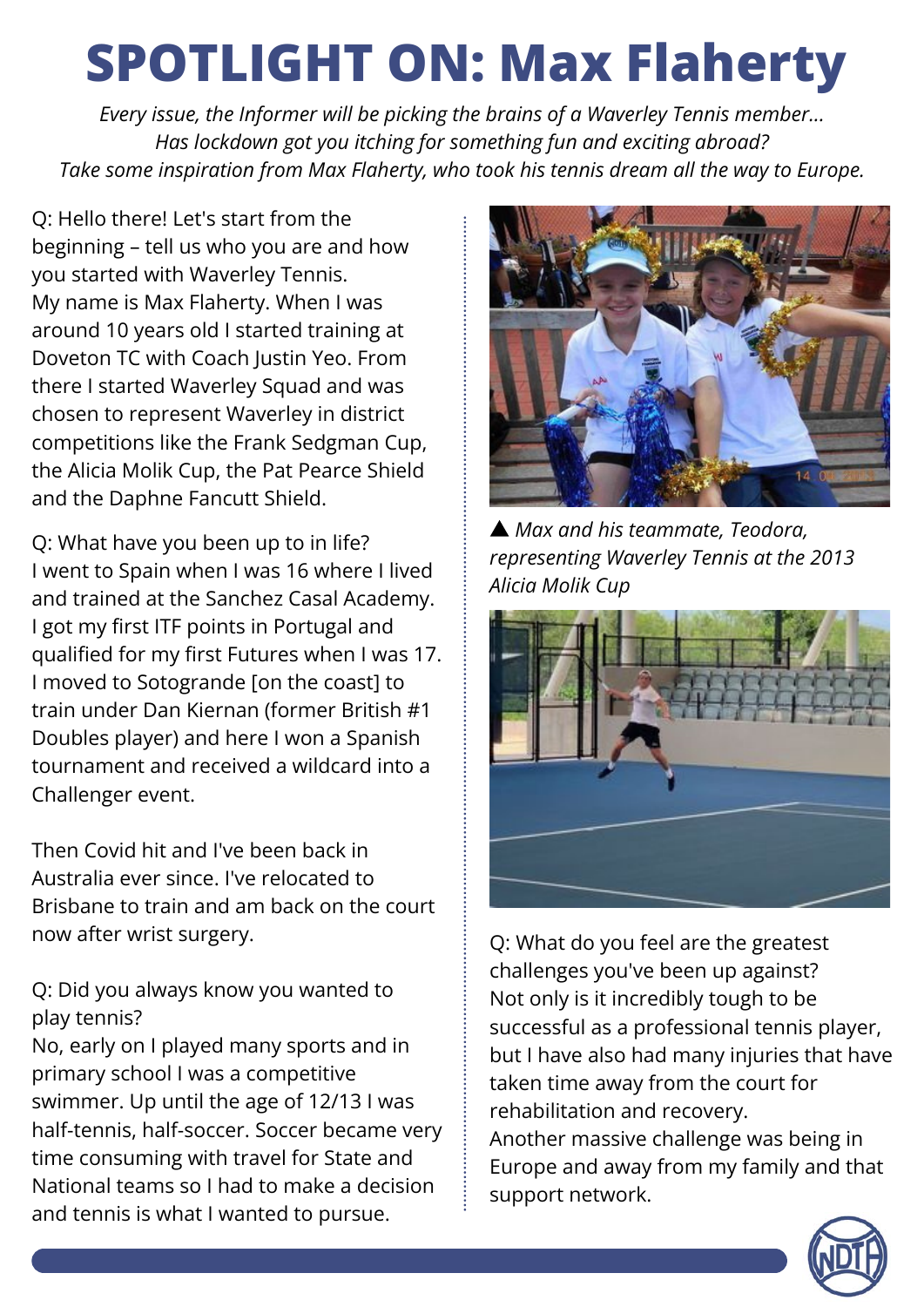**Q: Despite the challenges, what has been your greatest support throughout this journey?**

My family – particularly Mum and Dad. They have been my greatest supporters from the very beginning. They have always given me that chance to pursue my dreams and chase my goals.

**Q: If you could pass on some words of wisdom to someone else thinking of pursuing a similar path, what would they be?**

Do the work, no shortcuts.

Then when it comes to match time, trust and believe that you have done the work needed to play well.

Trust the process.

**Q: One last one: if you could be one tennis player for 24 hours, who would you be and why?**

This is a tough one – I would have to say Roger Federer. He is so fluid around the court and looks so light. To me, he is the epitome of a tennis player and the GOAT.



▲ *Max and his biggest supporter, Mum!*



▲ Since doing this interview, Max has gone on to win the SILVER Mount Isa Open – his first tournament in months after his injury and surgery. This just goes to show what you can achieve with hard work and determination.

*Are you interested in knowing where tennis can take you? Keep an eye out for more interviews with Waverley Tennis players!*